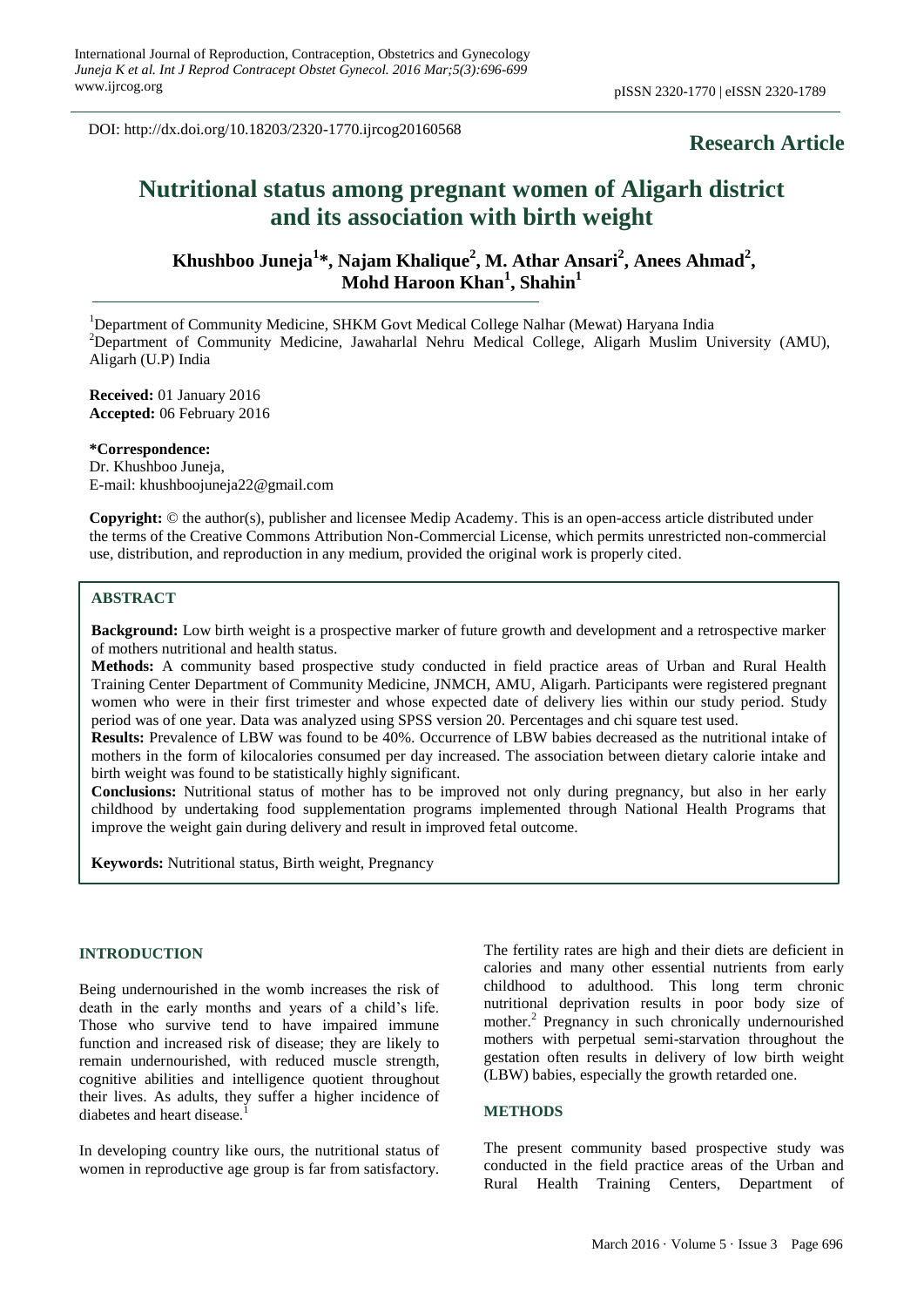Community Medicine, Jawaharlal Nehru Medical College, Aligarh Muslim University, Aligarh, Uttar Pradesh. The study subjects included in the study were residents of four registered areas of the urban health training center and seven registered villages of rural health training center. Study design was approved by Institutional Ethical Committee. A census of current pregnant women in their first trimester was prepared with the help of ASHA and medico social worker of our study area. Subsequent pregnancies were identified for next three months by periodic visits. These registered pregnant women who were in their first trimester and whose Expected Date of Delivery lie within our study period of one year were considered for study. Three home visits were made (two in antenatal period, one in post natal period).

*I visit (as soon as she gets enrolled):* Data on sociodemographic factors was collected. Obstetric history was taken. Dietary history was taken. A complete per abdomen examination, clinical profile along with anthropometric measurements and blood pressure was undertaken.

*II visit (between 32-36 weeks) of gestation:* Information regarding any medical illness during course of pregnancy. Data on no of tetvac injections and iron-folic acid tablets consumed during pregnancy was recorded. Weight gain, fundal height, abdominal girth and Blood Pressure was recorded.

*III visit (after delivery of newborn):* Questions regarding outcome of delivery and complications during delivery were asked. Sex of the newborn was noted. Examination of both mother and newborn was done to rule out any complications.

Weight of the baby was recorded (Institutional deliveryfrom record, home delivery-within 48 hrs of birth). Data was analyzed using SPSS version 20. Frequency, means, standard deviation was calculated. Chi square test and Fisher's exact test was applied wherever applicable. The value of p<0.05 was considered as significant and p<0.001 was considered as highly significant for this study.

# **RESULTS**

Out of 185 study subjects in their first trimester who planned to deliver in our study areas, 20 (10.8%) subjects had to be excluded as 15 (8.1%) had abortion, and 5 (2.7%) were lost to follow up. Hence study sample of 165 were followed up with three home visits. Out of these 5 (3.0 %) females were excluded as 2 (1.2 %) had twin delivery and had 3 (1.8 %) still births. Hence statistical analysis was done of 160 subjects. More than half (55%) of respondents were from rural areas and 45% from urban areas. majority of females were of low (37.5%) and medium (48.1%) SLI. Out of total 160 live newborns, 64 were low birth weight babies. Thus the prevalence of LBW was found to be 40%. In rural areas prevalence was more of LBW babies (54.7%) as compared to urban areas (45.3%). The mean birth weight of all the 160 newborns was  $2.58 \text{ kg}$  (with SD $\pm$ 0.55 kg). As seen from Table-1, maximum newborns (50.6 %) lie within range of 2.5-3.4 kg and only 9.4 % newborns were with birth weigh 3.5 kg or more. More numbers of males were born in rural areas (56.8 %) whereas in urban areas more females (51.4 %) were born. Most of females both in rural (76.2 %) and urban (76.4 %) areas delivered term babies (Table 1).

#### **Table 1: Distribution of new-borns according to birth weight.**

| <b>Birth weight</b><br>(Kg) | No. of newborns | $\frac{6}{9}$ |
|-----------------------------|-----------------|---------------|
| $< 1.5$ kg                  |                 | 2.5           |
| $1.5 - 2.4$                 | 60              | 37.5          |
| $2.5 - 3.4$                 | 81              | 50.6          |
| > 3.5                       | 15              | 9.4           |
| Total                       | 160             | 100.0         |

Figure 1 depicts distribution of study subjects according to Calorie intake during pregnancy. As seen from figure, majority of females of both rural (56.8%) and urban (48.6%) areas consumed 1500-2000 calories and very few pregnant women consumed more than 2500 calories both in rural and urban areas (Figure 1).



# **Figure 1: Distribution of study subjects according to calorie intake (n=160).**

Majority of patients were of low SLI and least number was of high SLI. Majority of the patients were consuming 1500-2000 calories in all the three SLI categories. Association between socio-economic status and calorie intake of pregnant female was insignificant (Table 2).

This finding may be due to the fact that as SLI increases, it is likely to reflect upon increased accessibility and affordability of health care and may also result in better nutritional status of mother.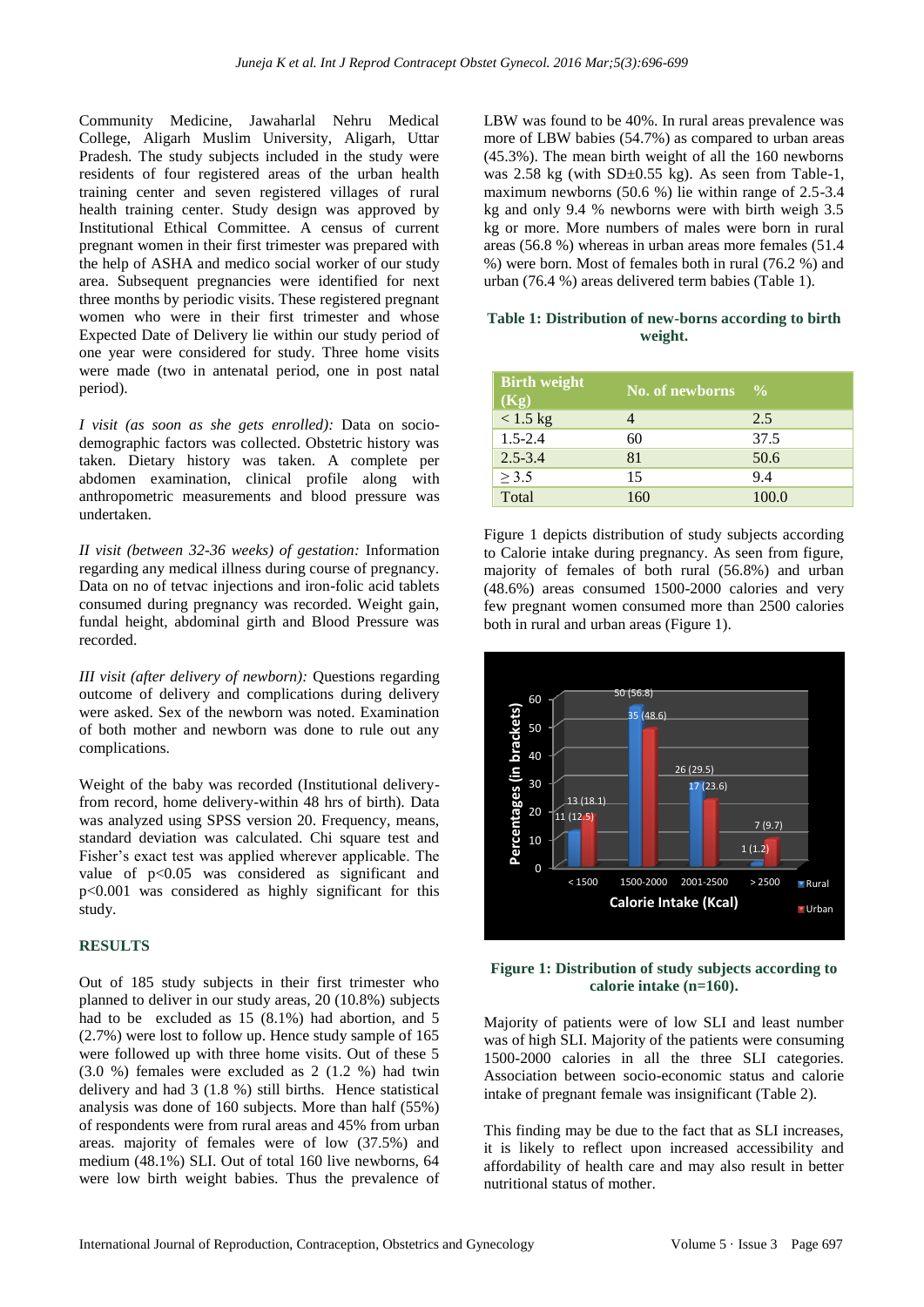Table 3 depicts association of birth weight with calorie intake during pregnancy. As evident from table that occurrence of LBW babies decreased as the nutritional intake of mothers in the form of kilocalories consumed

per day increased. The association between dietary calorie intake and birth weight was found to be statistically highly significant (Table 3).

### **Table 2: Standard of Living Index (SLI) and calorie intake of pregnant women (n=160).**

|                                 | <b>Calories</b> |              |          |         |                |               |  |  |
|---------------------------------|-----------------|--------------|----------|---------|----------------|---------------|--|--|
| <b>SLI</b>                      |                 | <b>Total</b> |          |         |                |               |  |  |
|                                 | < 1500          |              |          |         |                |               |  |  |
|                                 | N(%             | (N) $%$      | N(%      | (N) $%$ | N <sub>0</sub> | $\frac{6}{9}$ |  |  |
| Low                             | 14(23.3)        | 33(55)       | 10(16.7) | 3(5)    | 60             | 37.5          |  |  |
| Medium                          | 9(11.7)         | 38 (49.4)    | 26(33.8) | 4(5.2)  | 77             | 48.1          |  |  |
| High                            | 1(4.3)          | 14(60.9)     | 7(30.4)  | 1(4.3)  | 23             | 14.4          |  |  |
| Total                           | 24(15.0)        | 85(53.1)     | 43(26.9) | 8(5.0)  | 160            | 100.0         |  |  |
| $\chi^2$ =9.408 , df=6, p=0.152 |                 |              |          |         |                |               |  |  |

**Table 3: Calorie intake during pregnancy and birth weight of baby (n=160).**

| <b>Calories</b>               | <b>Birth weight of newborn</b> |               |                     |               |              |               |  |  |
|-------------------------------|--------------------------------|---------------|---------------------|---------------|--------------|---------------|--|--|
|                               | Low birth weight               |               | Normal birth weight |               | <b>Total</b> |               |  |  |
|                               | No.                            | $\frac{0}{0}$ | No.                 | $\frac{0}{0}$ | No.          | $\frac{0}{0}$ |  |  |
| < 1500                        | 17                             | 70.8          | $\mathcal{L}$       | 29.2          | 24           | 15.0          |  |  |
| 1500-2000                     | 37                             | 43.5          | 48                  | 56.5          | 85           | 53.1          |  |  |
| 2001-2500                     |                                | 16.3          | 36                  | 83.7          | 43           | 26.9          |  |  |
| >2500                         |                                | 12.5          |                     | 87.5          |              | 5.0           |  |  |
| Total                         | 64                             | 40.0          | 96                  | 60.0          | 160          | 100.0         |  |  |
| $\chi^2$ =25.0, df=3, p=0.000 |                                |               |                     |               |              |               |  |  |

#### **DISCUSSION**

LBW prevalence of our study is similar to that of Aligarh (37.4%) according to Annual Health Survey conducted by Government of India (2012-13) 3 but higher than that as estimated by NFHS-3  $(22.5\%)$ .

Gosavi et al,<sup>5</sup> Badshah et al,<sup>6</sup> Mumbare et al,<sup>7</sup> Metgud et al<sup>8</sup> found lower percentage of low birth weight than in present study. Solanki et al<sup>9</sup> found similar percentage comparable with present study. However, Gogoi et  $al<sup>10</sup>$ found higher percentage of low birth weight compared to present study.

Gawande et  $al<sup>11</sup>$  in their cross-sectional study found that more than 50% of the babies were born into families belonging to the middle socio-economic strata (classes II & III), 23.3% and 12.2% belonged to the lower and upper classes respectively.

According to residential status, Kavita et  $al<sup>12</sup>$  in their cross-sectional study found that urban mothers against 41.34% rural mothers; 41.33% rural against 24.67% urban; 17.33% rural against 6.00%. urban and 7.33%, urban against none of rural mothers consumed 2500 to

3499; 2000 to 2499; 1500 to 1999 and 3500 to more than 4000 Kcal respectively.

Sachar et  $al<sup>13</sup>$  in their study found that none of the women consumed more than 2500 kcal/day, majority of women consumed less than 2000 calories.

This finding reflects the established fact that pregnancy in such chronically undernourished mothers with perpetual semi-starvation throughout the gestation often results in delivery of low birth weight (LBW) babies, especially the growth retarded one. Assessing the nutritional status of antenatal women and its correlation with fetal outcome (birth weight and perinatal mortality) may make us implement different programs to decrease perinatal mortality and improve fetal outcome.<sup>2</sup>

Some other researchers have also found the similar pattern in their study.

In a community based cohort study carried out by Choudhary et al,  $^{15}$ 91.7% newborns of women consuming between 1800 calories and 2000 calories were LBW. The proportion of LBW newborns came down with an increase in calorie consumption of mother. Among